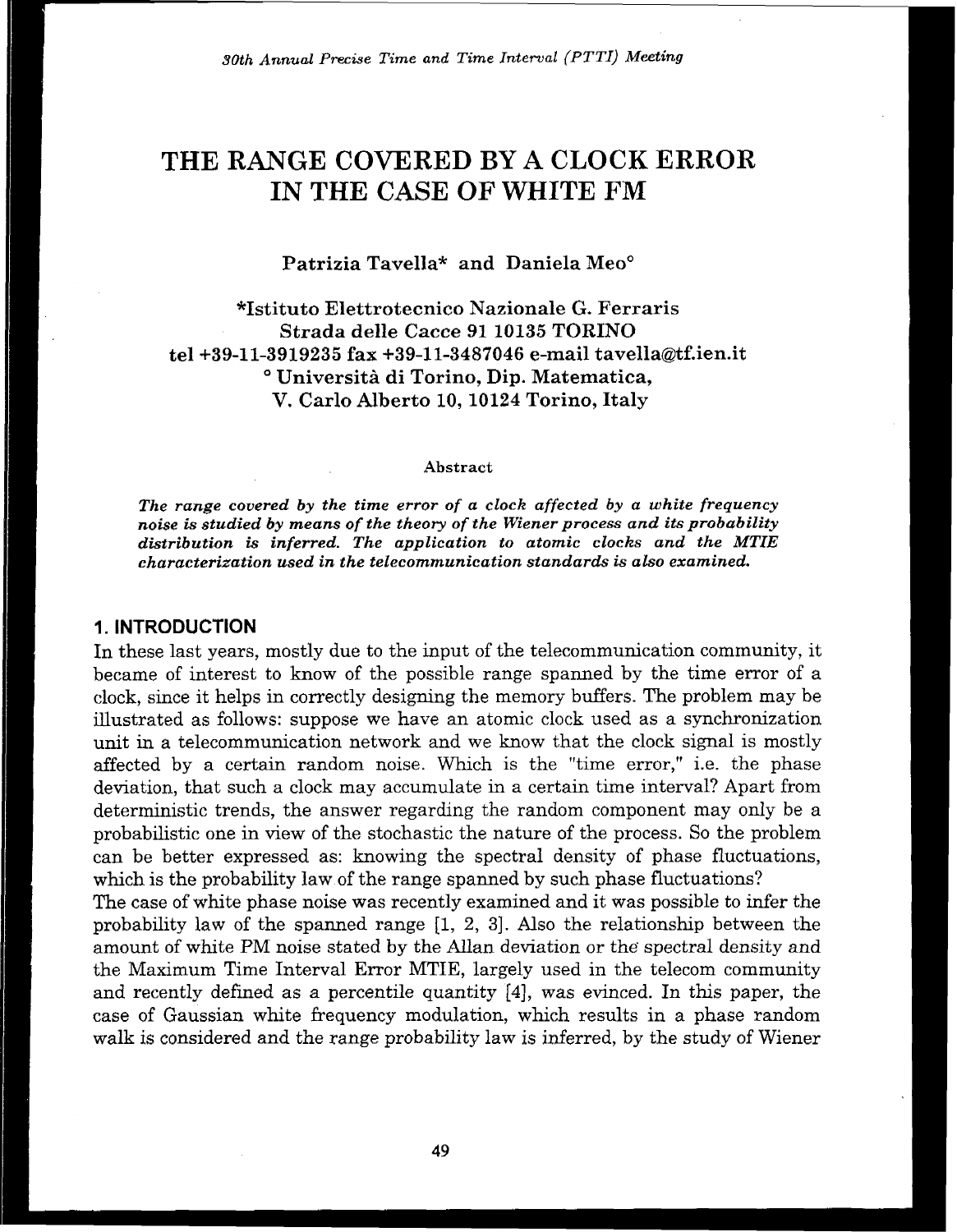| <b>Report Documentation Page</b>                                                                                                                                                                                                                                                                                                                                                                                                                                                                                                                                                                                                                                                                                                                                                                                                                                   |                                      |                              |                                           |                                                     | Form Approved<br>OMB No. 0704-0188 |  |
|--------------------------------------------------------------------------------------------------------------------------------------------------------------------------------------------------------------------------------------------------------------------------------------------------------------------------------------------------------------------------------------------------------------------------------------------------------------------------------------------------------------------------------------------------------------------------------------------------------------------------------------------------------------------------------------------------------------------------------------------------------------------------------------------------------------------------------------------------------------------|--------------------------------------|------------------------------|-------------------------------------------|-----------------------------------------------------|------------------------------------|--|
| Public reporting burden for the collection of information is estimated to average 1 hour per response, including the time for reviewing instructions, searching existing data sources, gathering and<br>maintaining the data needed, and completing and reviewing the collection of information. Send comments regarding this burden estimate or any other aspect of this collection of information,<br>including suggestions for reducing this burden, to Washington Headquarters Services, Directorate for Information Operations and Reports, 1215 Jefferson Davis Highway, Suite 1204, Arlington<br>VA 22202-4302. Respondents should be aware that notwithstanding any other provision of law, no person shall be subject to a penalty for failing to comply with a collection of information if it<br>does not display a currently valid OMB control number. |                                      |                              |                                           |                                                     |                                    |  |
| 1. REPORT DATE<br><b>DEC 1998</b>                                                                                                                                                                                                                                                                                                                                                                                                                                                                                                                                                                                                                                                                                                                                                                                                                                  |                                      | 2. REPORT TYPE               |                                           | <b>3. DATES COVERED</b><br>00-00-1998 to 00-00-1998 |                                    |  |
| <b>4. TITLE AND SUBTITLE</b>                                                                                                                                                                                                                                                                                                                                                                                                                                                                                                                                                                                                                                                                                                                                                                                                                                       |                                      |                              |                                           |                                                     | 5a. CONTRACT NUMBER                |  |
| The Range Covered by a Clock Error in the Case of White FM                                                                                                                                                                                                                                                                                                                                                                                                                                                                                                                                                                                                                                                                                                                                                                                                         |                                      |                              |                                           | 5b. GRANT NUMBER                                    |                                    |  |
|                                                                                                                                                                                                                                                                                                                                                                                                                                                                                                                                                                                                                                                                                                                                                                                                                                                                    |                                      |                              | 5c. PROGRAM ELEMENT NUMBER                |                                                     |                                    |  |
| 6. AUTHOR(S)                                                                                                                                                                                                                                                                                                                                                                                                                                                                                                                                                                                                                                                                                                                                                                                                                                                       |                                      |                              | 5d. PROJECT NUMBER                        |                                                     |                                    |  |
|                                                                                                                                                                                                                                                                                                                                                                                                                                                                                                                                                                                                                                                                                                                                                                                                                                                                    |                                      |                              | 5e. TASK NUMBER                           |                                                     |                                    |  |
|                                                                                                                                                                                                                                                                                                                                                                                                                                                                                                                                                                                                                                                                                                                                                                                                                                                                    |                                      |                              | 5f. WORK UNIT NUMBER                      |                                                     |                                    |  |
| 7. PERFORMING ORGANIZATION NAME(S) AND ADDRESS(ES)<br>Istituto Elettrotecnico Nazionale G. Ferraris, Strada delle Cacce 91,10135<br>Torino,                                                                                                                                                                                                                                                                                                                                                                                                                                                                                                                                                                                                                                                                                                                        |                                      |                              |                                           | 8. PERFORMING ORGANIZATION<br><b>REPORT NUMBER</b>  |                                    |  |
| 9. SPONSORING/MONITORING AGENCY NAME(S) AND ADDRESS(ES)                                                                                                                                                                                                                                                                                                                                                                                                                                                                                                                                                                                                                                                                                                                                                                                                            |                                      |                              | 10. SPONSOR/MONITOR'S ACRONYM(S)          |                                                     |                                    |  |
|                                                                                                                                                                                                                                                                                                                                                                                                                                                                                                                                                                                                                                                                                                                                                                                                                                                                    |                                      |                              |                                           | 11. SPONSOR/MONITOR'S REPORT<br>NUMBER(S)           |                                    |  |
| 12. DISTRIBUTION/AVAILABILITY STATEMENT<br>Approved for public release; distribution unlimited                                                                                                                                                                                                                                                                                                                                                                                                                                                                                                                                                                                                                                                                                                                                                                     |                                      |                              |                                           |                                                     |                                    |  |
| <b>13. SUPPLEMENTARY NOTES</b><br>See also ADA415578. 30th Annual Precise Time and Time Interval (PTTI) Systems and Applications<br>Meeting, Reston, VA, 1-3 Dec 1998                                                                                                                                                                                                                                                                                                                                                                                                                                                                                                                                                                                                                                                                                              |                                      |                              |                                           |                                                     |                                    |  |
| 14. ABSTRACT<br>see report                                                                                                                                                                                                                                                                                                                                                                                                                                                                                                                                                                                                                                                                                                                                                                                                                                         |                                      |                              |                                           |                                                     |                                    |  |
| <b>15. SUBJECT TERMS</b>                                                                                                                                                                                                                                                                                                                                                                                                                                                                                                                                                                                                                                                                                                                                                                                                                                           |                                      |                              |                                           |                                                     |                                    |  |
| 16. SECURITY CLASSIFICATION OF:                                                                                                                                                                                                                                                                                                                                                                                                                                                                                                                                                                                                                                                                                                                                                                                                                                    | 17. LIMITATION OF<br><b>ABSTRACT</b> | 18. NUMBER<br>OF PAGES       | 19a. NAME OF<br><b>RESPONSIBLE PERSON</b> |                                                     |                                    |  |
| a. REPORT<br>unclassified                                                                                                                                                                                                                                                                                                                                                                                                                                                                                                                                                                                                                                                                                                                                                                                                                                          | b. ABSTRACT<br>unclassified          | c. THIS PAGE<br>unclassified | Same as<br><b>Report (SAR)</b>            | 12                                                  |                                    |  |

**Standard Form 298 (Rev. 8-98)**<br>Prescribed by ANSI Std Z39-18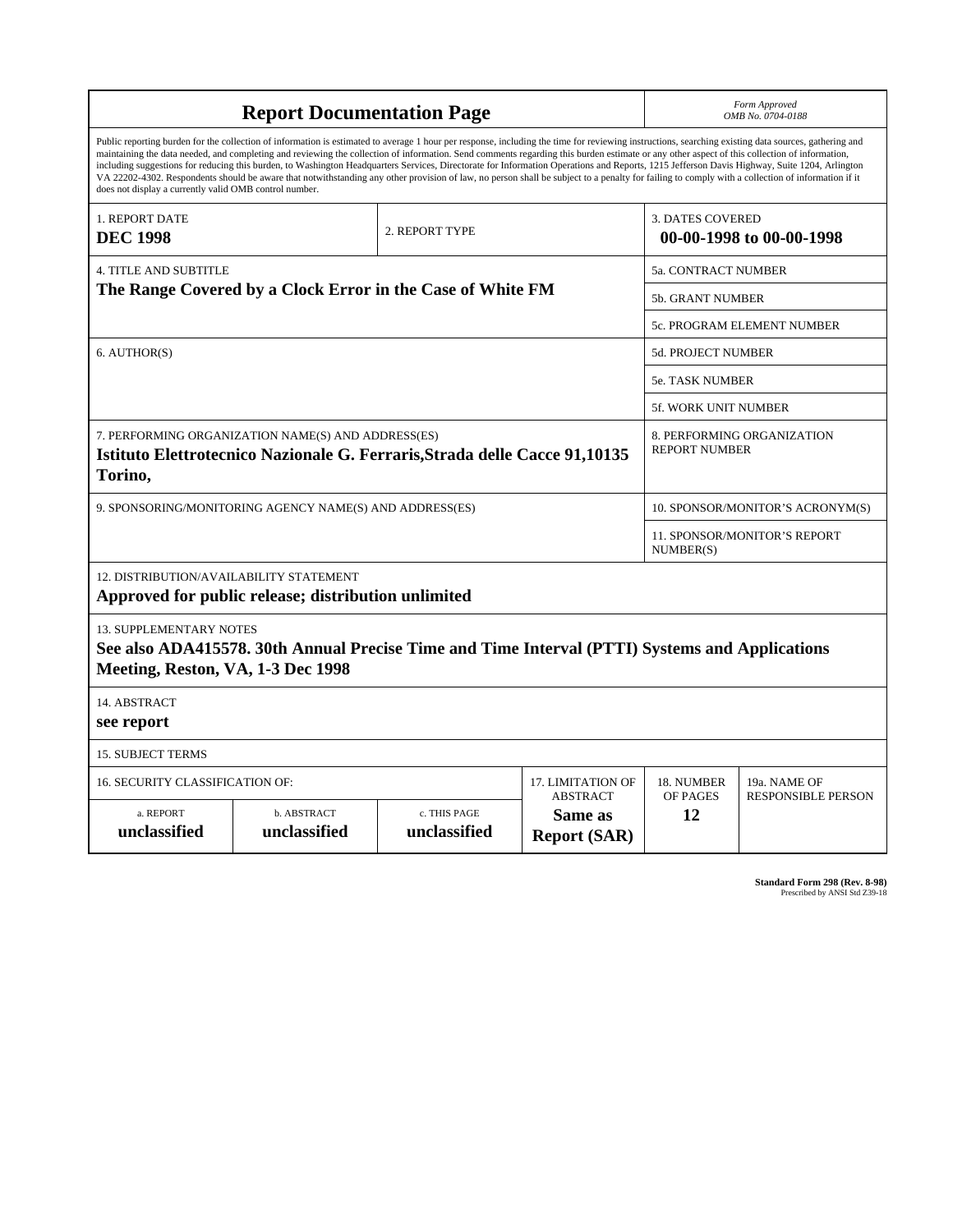processes and their characteristics. This study yields to the estimation of the ''maximum'' range that can be spanned by the clock error by the identification of a certain percentile in the range distribution, i.e. a range value which is not exceeded more than a certain small percentage of times. The relationship of the percentile range and the MTIE is again investigated and some examples of atomic clock whte frequency noise and possible percentile MTIE are given.

#### **2 MATHEMATICAL BACKGROUND**

In the following the theoretical definition and characterization of the Wiener process are introduced **[5].** Symbols used hereafter are typical in the description of stochastic processes and are different from the common symbols used in PTTI descriptions. The application to the time error of a clock and to the telecommunication standards will be addressed in the next section.

Let  $\{X_k\}$  be a sequence of mutually independent random variables with a common distribution, zero mean and variance  $\sigma^2$ . The discrete variable  $S_n$ 

$$
S_n=X_1+\ldots+X_n,\qquad (S_0=0),
$$

denoting the position at time *n* (integer) of a moving particle, describes a random walk. The range  $R_n$  spanned by the discrete process  $S_n$  is defined as the difference between the maximum and the minimum value, therefore:

$$
R_n = \max [0, S_1, \ldots, S_n] - \min [0, S_1, \ldots, S_n].
$$

The discrete sums  $S_n$  are asymptotically normally distributed and can be considered as the value at time *t=n* of a continuous Wiener process. For the evaluation of the spanned range, the continuous approximation is more convenient, therefore, the sum  $S_n$  is replaced by the Wiener process  $S(t)$  where  $S(0) = 0$ . Moreover, the introduction of the Wiener process is not only useful for the following analytical development, but also because the Wiener process itself can be a convenient description of reality, for example when describing the error of an atomic clock. Therefore, in the following only the continuous Wiener process will be examined. At any instant *t*,  $S(t)$  is a normal variable with zero mean and variance  $\sigma^2 t$ , therefore probability that the process  $S(t)$  is in the position s can be described by the probability law: Free, in the following only the continuant t,  $S(t)$  is a normal variable will<br>tant t,  $S(t)$  is a normal variable will<br>lity law:<br> $p(s;t) = Prob\{S(t)=s\} = \frac{1}{\sigma\sqrt{2\pi t}}exp\left\{-\frac{s}{2\sigma\sqrt{2\pi t}}\right\}$ 

$$
p(s;t) = Prob\{S(t)=s\} = \frac{1}{\sigma\sqrt{2\pi t}} \exp\left\{-\frac{s^2}{2\sigma^2 t}\right\}
$$
 (1)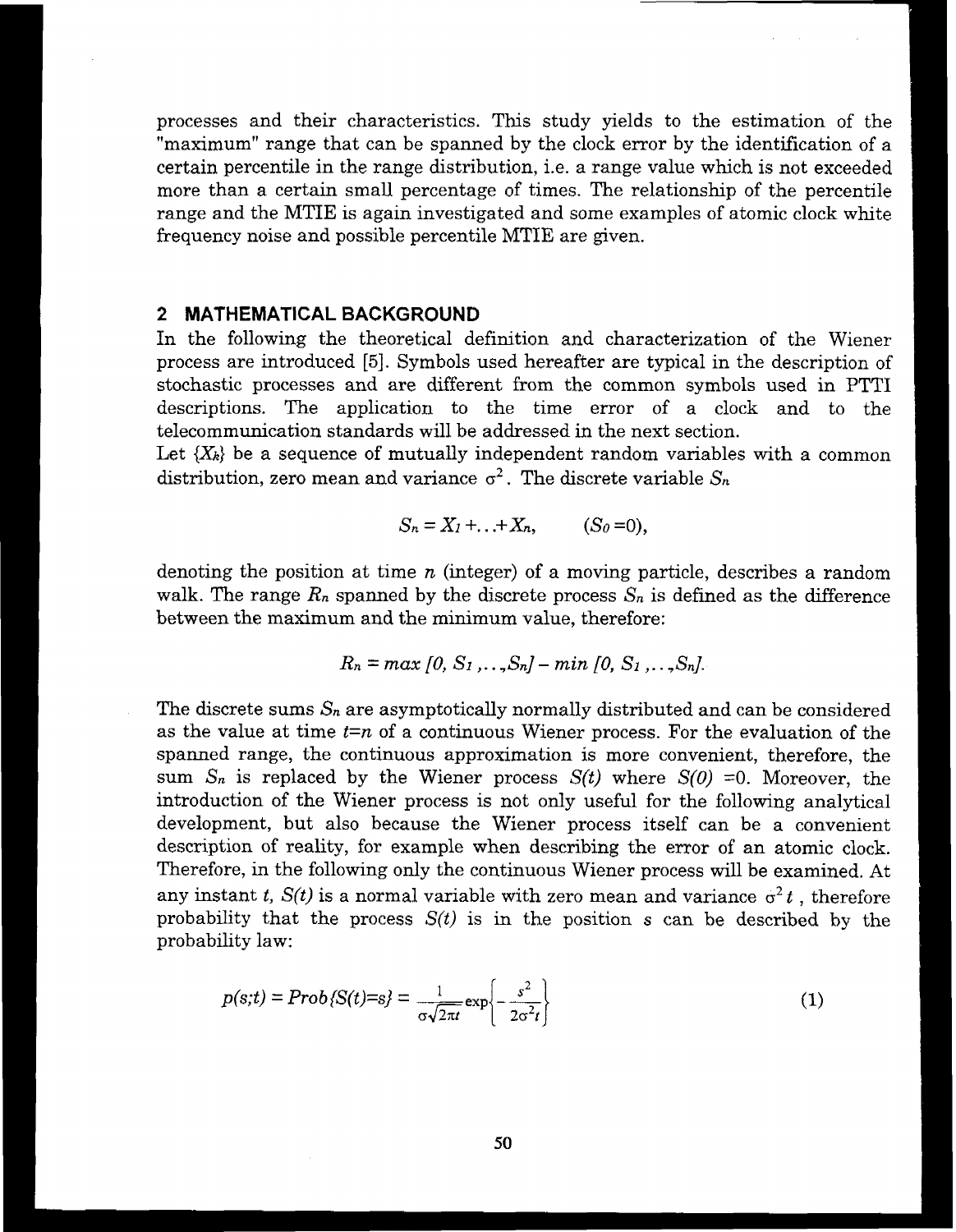A Wiener process with drift  $\mu$ . can also be introduced as  $Y(t) = S(t) + \mu t$ , but for sake of simplicity the case with  $\mu=0$  is here examined. Nevertheless, the range distribution can be found also in case of  $\mu \neq 0$ . In the new notation, the range of  $S(t)$ is defined *as:* 

$$
R(0,t) = \max_{0 \leq T \leq t} S(T) - \min_{0 \leq T \leq t} S(T).
$$

assuming that  $S(0) = 0$ . Studies on the peculiarities of the Wiener processes are reported in many papers and reference texts [5,6,7]. Particular attention is devoted to the study of the *survival probability* of a restricted process, i.e. the probability that the Wiener process evolves till the instant *t* without having touched upper and lower boundaries  $a$  and  $b$  ( $a>0$ ,  $b<0$ ). The survival probability benefits from many analytical results and it can be seen that there is an intimate relationship between the probability distribution of the range and the survival probability 18, 9, 10, 111. We will investigate such a relationship. The study of the range probability distribution requires evaluating the joint probability distribution  $F_{m,M}(t)$  of the maximum and the minimum value of the process, indicated respectively with  $M$  and *m.*  $F_{m,M}(t,b,a)$  represents the probability that the minimum value m doesn't exceed the value  $b$  and the maximum  $M$  doesn't exceed the value  $a$ .

$$
F_{m,M}(t;b,a)=P\{M(t)\leq a, m(t)\leq b\}.
$$

This probability can be expressed as:

$$
F_{m,M}(t;b,a) = P\{M(t) \le a, m(t) \le b\} = P\{M(t) \le a\} - P\{M(t) \le a, m(t) > b\}.
$$

where the survival probability  $P\{M(t)\leq\alpha, m(t)\geq b\}$  of the process restricted by the barriers *a* and *b* is introduced. Let's consider the joint density function  $f_{m,M}(b,a)$  of the maximum and the minimum, i.e. the probability that the larger value falls between a and  $a+d$ a and that the smaller value falls between b and  $b+d$ , obtained, by definition, as:

$$
f_{m,M}(b,a) = \frac{\partial^2 F_{m,M}(t;b,a)}{\partial b \partial a}
$$

Since we consider the Wiener process  $S(t)$  with  $S(0)=0$ , the existence field of the joint density function  $f_{m,M}(b,a)$  is given by the region in which a is positive and b negative. Moreover, in such a region, a certain sub-region  $D_r$  can be identified where the following relationship concerning the range holds: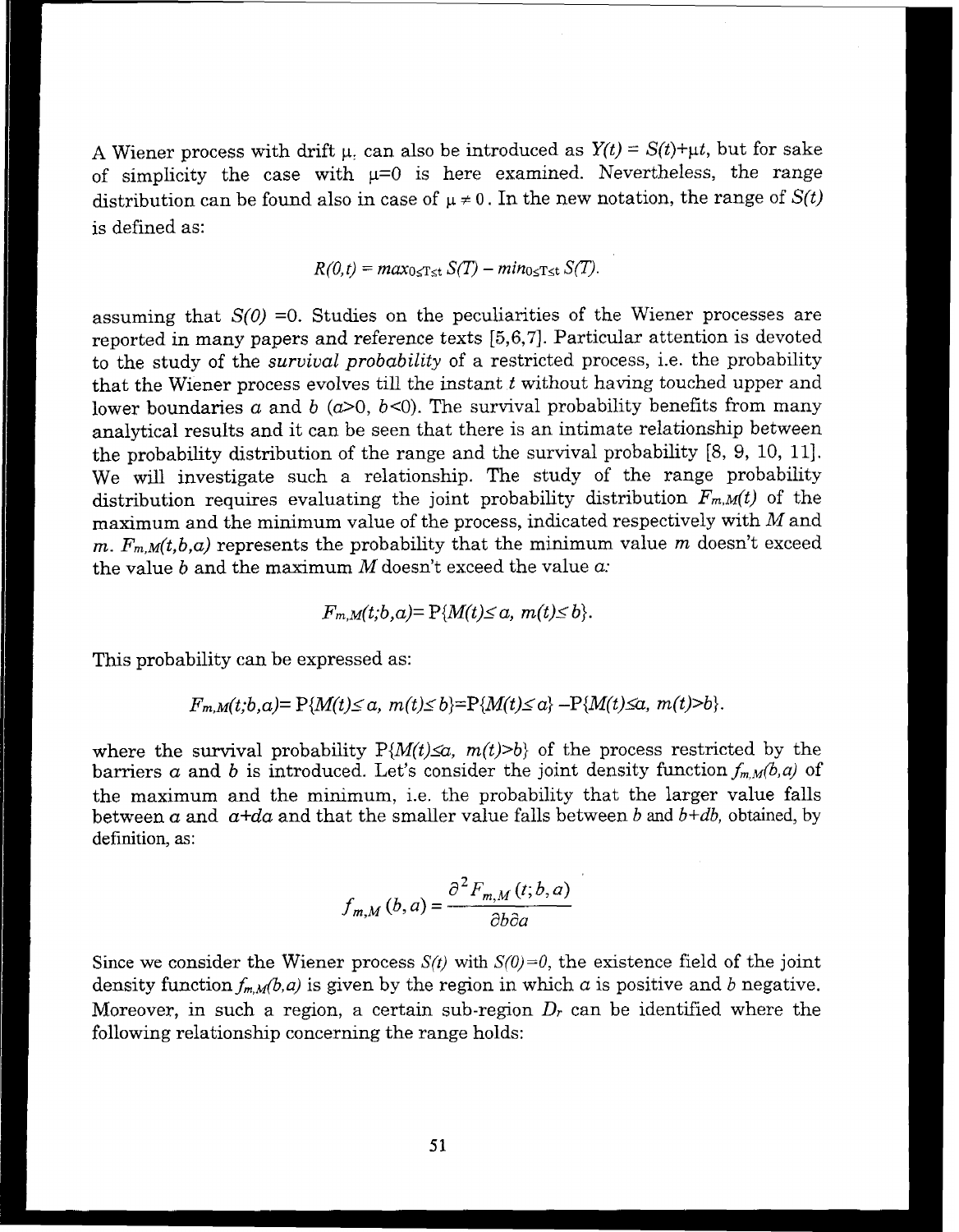$$
D_r = \{ 0 \leq R(0,t) = M(t) \cdot m(t) \leq r \}
$$

The region **Dr** can be identified by the following relationships:

$$
\begin{cases} b \le 0, \ a \ge 0 \\ a - b \le r. \end{cases}
$$
 that is 
$$
\begin{cases} -r \le b \le 0, \\ 0 < a \le r + b. \end{cases}
$$
.

The range probability distribution, i.e. the probability that the range  $R(0,t)$  doesn't exceed a certain value  $r$ , is given by the integral extended to the region  $D_r$  of the joint density function of the maximum and the minimum, i.e.:

$$
F_R(r)=P\{R(0,t)\leq r\}=\iint_{Dr}f_{m,M}(b,a)dbda=\iint_{-r}\left[\frac{\partial F_{m,M}(t;b,a)}{\partial b}\right]_{a=0}^{a=b+r}db
$$

From this writing it is intuitive that the range probability distribution depends on the survival probability, which is known in case of a Wiener process. By several laborious calculations, the range probability distribution can be obtained as:

$$
F_R(r) = P\{R(0,t) \le r\} =
$$
\n
$$
= \sum_{k=1}^{+\infty} \left\{-6kErf\left[\frac{2kr}{\sigma\sqrt{2t}}\right] + 4kErf\left[\frac{(1+2k)r}{\sigma\sqrt{2t}}\right] + 4kErf\left[\frac{(2k-1)r}{\sigma\sqrt{2t}}\right] + k\left[Erf\left[\frac{2(1-k)r}{\sigma\sqrt{2t}}\right] - Erf\left[\frac{2(1+k)r}{\sigma\sqrt{2t}}\right]\right],
$$
\n(2)

where  $Erf[y] = \frac{2}{\sqrt{\pi}} \int_{0}^{y} e^{-x^2} dx$  stands for the error function.

An analogous but more complicated expression holds for the range distribution in case of a Wiener process with drift  $\mu$  [10]. In Fig. 1 the range probability distribution (2) is represented for a Wiener process with variance  $\sigma^2=1$ . We can note that, for fixed t, the probability distribution increases when the value *r* is rising. It means that, for a fixed *t,* it becomes more and more probable to observe a range below the threshold level r, if r is high. For fixed r, instead, it can be seen that the probability that the covered range is below the threshold value  $r$ , is initially **high,** but then it decreases with time. If we consider an horizontal section of the Fig. 1, we can identify the curves relating *t* and *r* that guarantee a certain percentile in the range distribution, i.e., for each *t,* a range threshold *r* which is not exceeded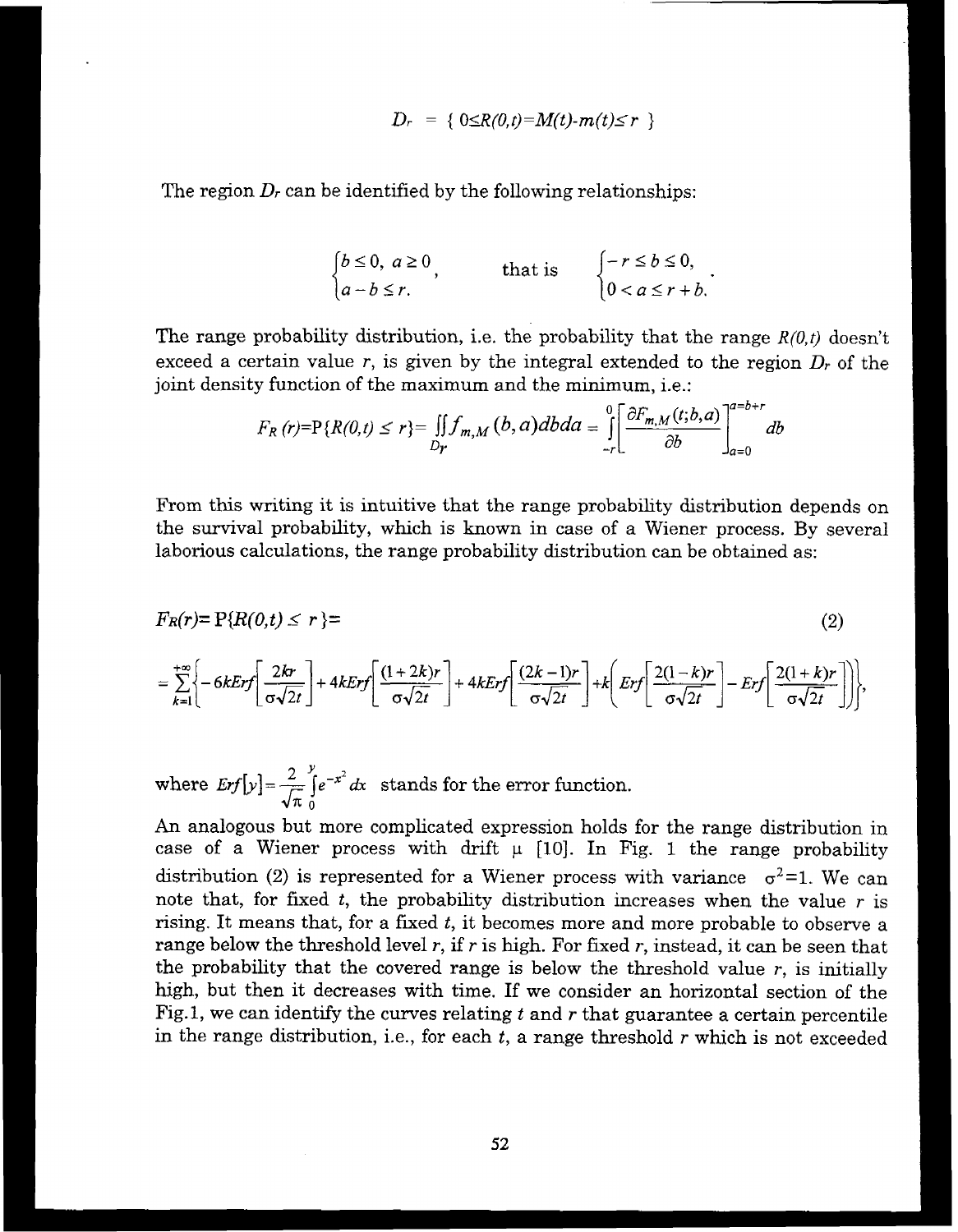more than a certain percentage of times. By fixing the probability level at the values 95%, 90%, and 80%, the Fig. 2 is obtained, where the range thresholds r are on the vertical axis and the time instants  $t$  on the horizontal one. It can be observed that the curve referred to the largest percentile increases more rapidly, that makes sense because, for fixed *t,* the threshold range r that guarantees to be larger than the observable ranges in 95 out of 100 cases, should be larger than the threshold ranges corresponding to smaller percentages.

### **3 RELATIONSHIP WITH THE MAXIMUM TIME INTERVAL ERROR (MTIE)**

The study of the probability of the range spanned by a Wiener process can find immediate application in the characterization of clocks. This is of particular interest in case of digital telecommunication networks. Digital switching equipment in fact require synchronization in order to avoid slips in the input elastic stores [12,13,14]. To specify the clock stability requirements in telecommunication standards, the International Telecommunication Union (ITU-T) defined the quantity MTIE (Maximum Time Interval Error) [4]. It measures the range covered by the error of a clock with respect to a known reference. Let  $x(t)$  be the time error of a clock and  $\tau$ the observation time, the range of the clock error is defmed as (Fig. **3):** 

MTIE<sub>t<sub>0</sub></sub>(
$$
\tau
$$
) = max<sub>t<sub>0</sub>≤t≤t<sub>0</sub>+ $\tau$</sub>   $(x(t))$  - min<sub>t<sub>0</sub>≤t≤t<sub>0</sub>+ $\tau$</sub>   $(x(t))$ .

Recently ITU-T defined MTIE( $\tau$ ,  $\beta$ ) as a specified  $\beta$ -percentile of the random variable MTIE $(\tau)$ , that is to say as the range value which is not exceeded more than a certain small percentage  $(1-\beta)$  of times, for any  $t_0$ .

The clock phase error  $x(t)$  is usually due to deterministic variations and to stochastic noises of different nature. In most of the commercially available clocks and reference oscillators one of the dominant noises, over certain observation intervals, is due to a white frequency modulation, whch results in a phase random walk. Therefore, the previous study of the range covered by a Wiener process is of immediate utilization to study the range covered by the phase error of a clock affected by whte FM. Let's consider a white FM with zero average that corresponds, in the stochastic process language, to a phase error described by a Wiener process  $S(t)$  without drift ( $\mu=0$ ) and with variance  $\sigma^2$ . The range spanned by the phase error  $x(t)$  is thus the range spanned by the process  $S(t)$  as studied in the previous section, where we replace the elapsed time *t* with the observation interval **T.** For sake of convenience, let's consider the new variable  $R_N = R/\sigma$ , i.e. the range normalized over the square root of the variance for unit of time of the Wiener process, RN is dimensionless. According to the results obtained in the previous section, the probability distribution  $(2)$  of  $R_N$  can be written as :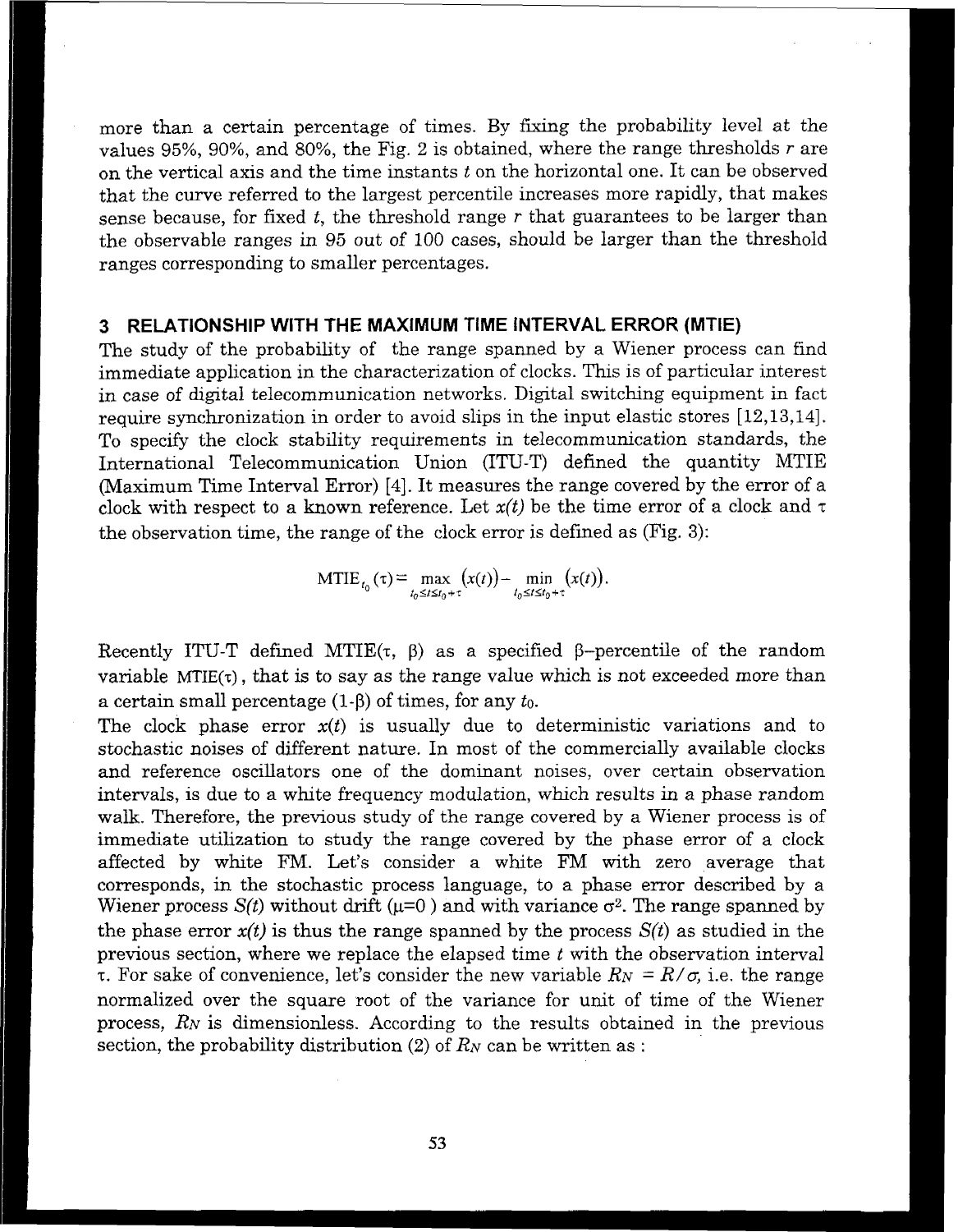$$
F_{R_N}(r_N) = P\{R_N(\tau) \leq r_N\} =
$$
  
=  $\sum_{k=1}^{+\infty} \left\{-6kErf\left[\frac{2kr_N}{\sqrt{2\tau}}\right] + 4kErf\left[\frac{(1+2k)r_N}{\sqrt{2\tau}}\right] + 4kErf\left[\frac{(2k-1)r_N}{\sqrt{2\tau}}\right] + k\left[Erf\left[\frac{2(1-k)r_N}{\sqrt{2\tau}}\right] - Erf\left[\frac{2(1+k)r_N}{\sqrt{2\tau}}\right]\right]\right\}.$ 

Such distribution probability allows the interpretation of the percentile range as contained in the percentile definition of  $MTIE(\tau, \beta)$ , in fact, by fixing the percentile level  $F_{R_N}(r_N) = \beta = 0.80, 0.90,$  and 0.95 respectively, as done before, the percentile curves of Fig. 2 are obtained and they describe the range threshold values that are not exceed in the  $\beta$  percentage of observations. The same percentile curves are also represented in Fig. 4 in logarithmic co-ordinates and with the normalized range values. From Fig. 4 some numerical estimations of the  $MTIE(\tau,\beta)$  are possible, when the level of random walk noise is known; for example, for  $\tau=10^5$  units of time, the normalized range threshold level corresponding to the 90<sup>th</sup> percentile is about equal to the value 750. From the expressions (3) of the probability distribution  $F_{R_N}(r_N)$ , it is difficult to analytically solve for the expression relating  $\tau$  and  $r$  for a fixed probability. The percentile curve represented in Fig, **2** and 4 are thus found by

 $(3)$ 

numerical evaluations, but it can be seen that such percentile curves are nicely approximated by the curves

$$
r_N = k_\beta \sqrt{2\tau} ,
$$

where  $k_{\beta}$  is a real number depending on the probability levels and that in the represented cases amounts to:  $ks_0 = 1.39$ ,  $ks_0 = 1.59$ , and  $ks_0 = 1.77$ 

This approximated relationship allows to find a direct, through approximated, connection between the percentile range, thus the MTIE $(\tau,\beta)$  and the noise variances. Let's evaluate that.

In the language of stochastic processes, the Wiener process is described by a drift  $\mu$ and a variance  $\sigma^2$ . In clock stability characterization, we are more familiar to Allan variances or spectral densities. The relationship between the Allan variance AVAR and the  $\sigma^2$  of the Wiener process is given by [15]  $\sigma^2 = AVAR(\tau) \cdot \tau$ , where the dimension of  $\sigma$  are [ps/ $\sqrt{s}$ ], when the phase error  $x(t)$  is measures in ps and  $\tau$  in s. The square root of the variance for unit of time of the Wiener process, used for normalizing the range, is therefore  $\sigma \cdot \sqrt{1s}$ . By using the approximated relationship above, the known [16] time domain/frequency domain relationships, by choosing the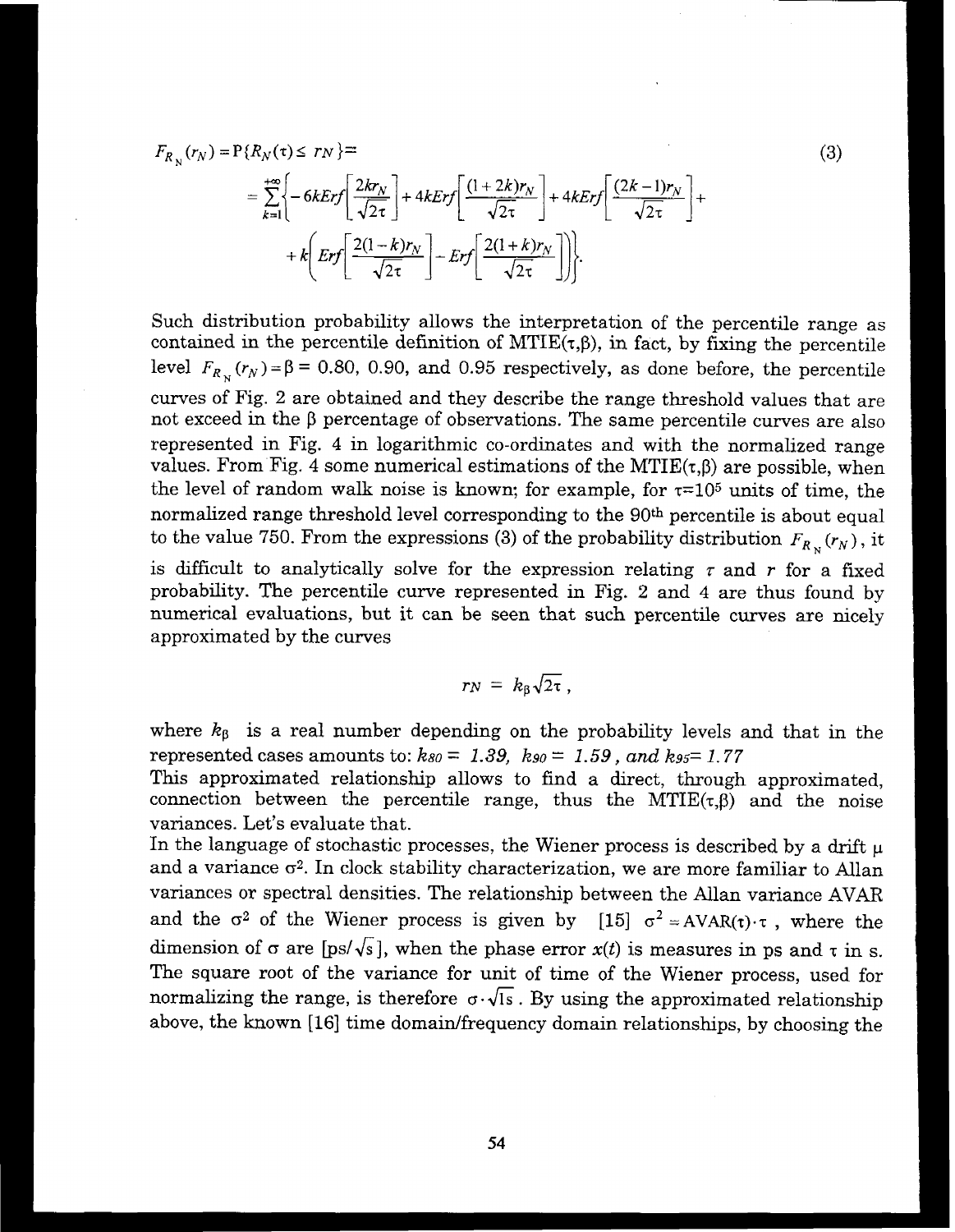range and  $\tau$  units in ps and s respectively, the percentile range MTIE( $\tau$ , $\beta$ ) as a function of  $\tau$  can be written as:

$$
MTIE(\tau, \beta) \approx k_{\beta} \sqrt{2\tau} \cdot \sigma = k_{\beta} \sqrt{2\tau} \cdot (ADEV(\tau) \cdot \sqrt{\tau}) = k_{\beta} \sqrt{2\tau} \cdot \frac{\sqrt{h_0}}{\sqrt{2}}
$$

where  $h_0$  is the constant that determines the amount of white frequency noise in the polynomial model for the frequency spectral density  $S_{\nu}(f)$ . It remains to evaluate what can be the numerical values of  $MTIE(\tau, \beta)$  for some typical clocks. This is discussed in the next section.

#### 4 NUMERICAL EXAMPLE

Let's evaluate the percentile range, thus  $MTIE(\tau,\beta)$ , for example of a typical commercial hgh stability cesium clock. Let's assume that the noise of the clock is due to a white FM with zero average, that means that the cesium clock is considered on observation intervals of about  $1 \le \tau \le 10^6$  s, and that its frequency deviation is equal to zero (corresponding to  $\mu=0$ ). Let's suppose that the WFM noise of such a Cs clock amounts to a typical value given by

$$
ADEV(\tau) = 1 \cdot 10^{-11} \cdot \tau^{-1/2} \qquad 1 \le \tau \le 10^6 \text{ s}
$$

By using the relationship between the Allan variance AVAR and the  $\sigma^2$  of the Wiener process, it is found:

$$
\sigma = \text{ADEV}(1\,\text{s}) \cdot \sqrt{1\,\text{s}} = 1 \cdot 10^{-11} \cdot \sqrt{1\,\text{s}} = 10 \, \frac{\text{ps}}{\text{s}} \cdot \sqrt{1\,\text{s}} = 10 \, \frac{\text{ps}}{\sqrt{\text{s}}}
$$

The square root of the variance for unit of time of the Wiener process, used for normalizing the range, is therefore  $\sigma \sqrt{1s} = 10 \text{ ps}$ . Now the values of the threshold percentile range reported in Fig. 4 can be interpreted as a percentile range, thus  $MTIE(\tau,\beta)$ , provided that  $\tau$  is measured in seconds and the normalized range values (dimensionless) reported in Fig. 4 are multiplied by the normalization factor that is, in this case,  $\sigma \cdot \sqrt{1s} = 10 \text{ ps}$ . Therefore, the MTIE( $\tau, \beta$ ) that could be observed on the phase error  $x(t)$  of the considered Cs clock are reported in Fig. 5 and, for example, for  $\tau$ =10<sup>5</sup>s, it amounts to about 7.5 ns, which makes sense considering the stability of the considered clock. By using the approximate relationship discussed in the previous section it can also be written that, for the particular clock:  $MTIE(\tau,\beta) \approx$  $k_{\text{B}}\sqrt{2\tau}$  10 ps.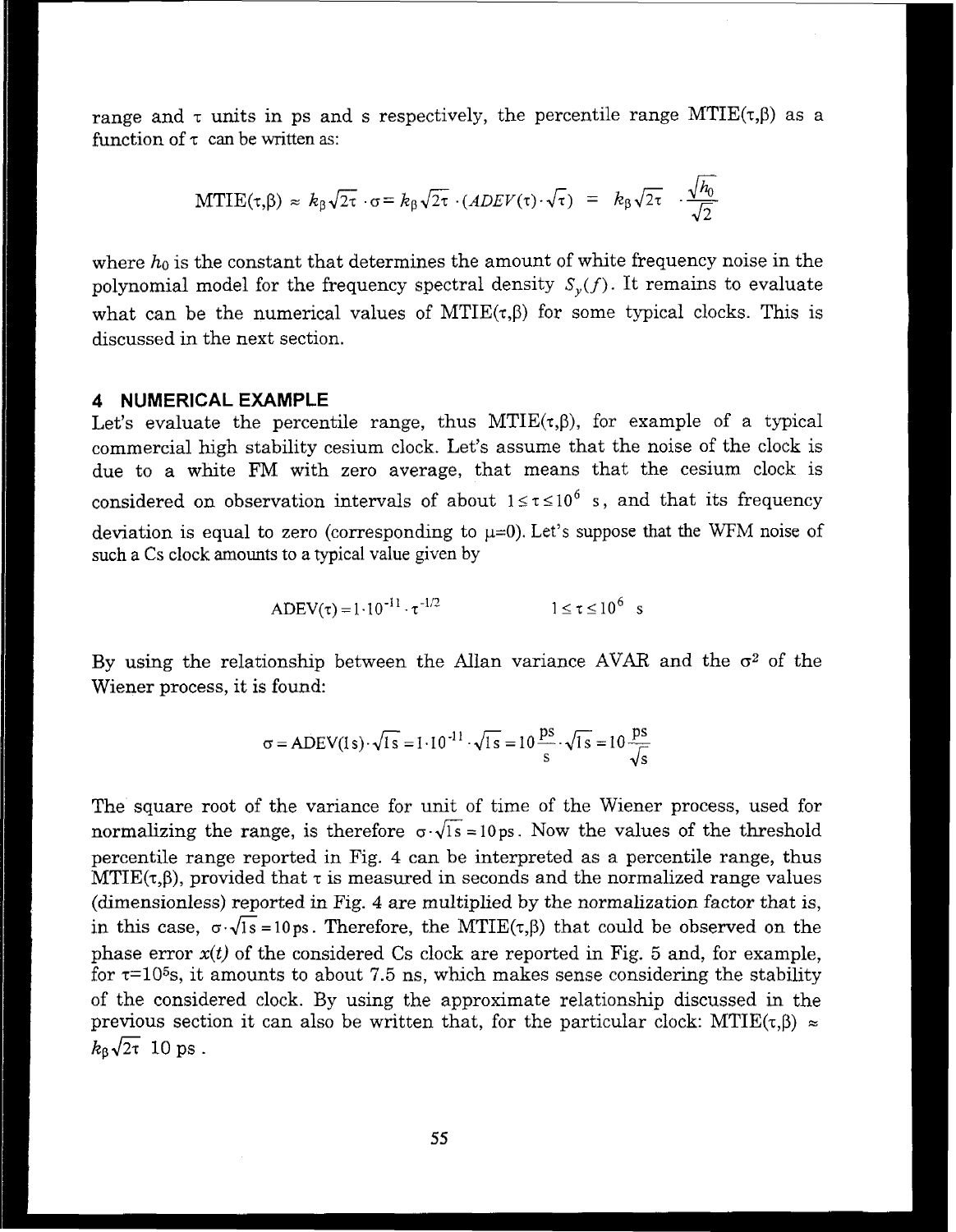It can be worth comparing there results with the MTIE $(\tau, \beta)$  prescribed by ITU standards. For example, the case of a Cs clock is considered in the standard [17] concerning primary reference clocks(PRC), which reports the limits for  $MTIE(\tau,\beta)$ values, giving:

|                                                                                                           | MTIE $0.275 \cdot 10^{-3} \cdot \tau + 0.025$ us                                                                                                                     | for | $0.1 \le \tau \le 1000$ s |
|-----------------------------------------------------------------------------------------------------------|----------------------------------------------------------------------------------------------------------------------------------------------------------------------|-----|---------------------------|
|                                                                                                           | $10^{-5}$ $\cdot \tau + 0.29$ us                                                                                                                                     | for | $\tau > 1000$ s           |
| $t=1\;{\rm s}$<br>$\tau = 10~\mathrm{s}$<br>$\tau = 100 \text{ s}$<br>$\tau = 1000 s$<br>$\tau = 10000 s$ | Some numerical values are for example:<br>$MTIE \approx 25$ ns<br>MTIE $\approx 27.8$ ns<br>MTIE $\approx$ 52.5 ns<br>$MTIE \approx 300$ ns<br>$MTIE \approx 390$ ns |     |                           |

which are represented by a dotted line in Fig. 5 and that are largely achieved by the stability of the considered Cs standard.

## **CONCLUSION**

By the analytical study of the properties of random walks and Wiener processes, it was possible to infer the probability distribution of the range covered by the process. This helps in understanding the percentile  $MTIE(\tau,\beta)$  used in telecommunication for describing the range covered by a clock time error, when the noise of the clock is due to a white FM and thus random walk of phase. An example concerning a high stability commercial Cs clock gives estimates of the expected MTIE $(\tau,\beta)$  which largely comply with the requests of telecommunication standards.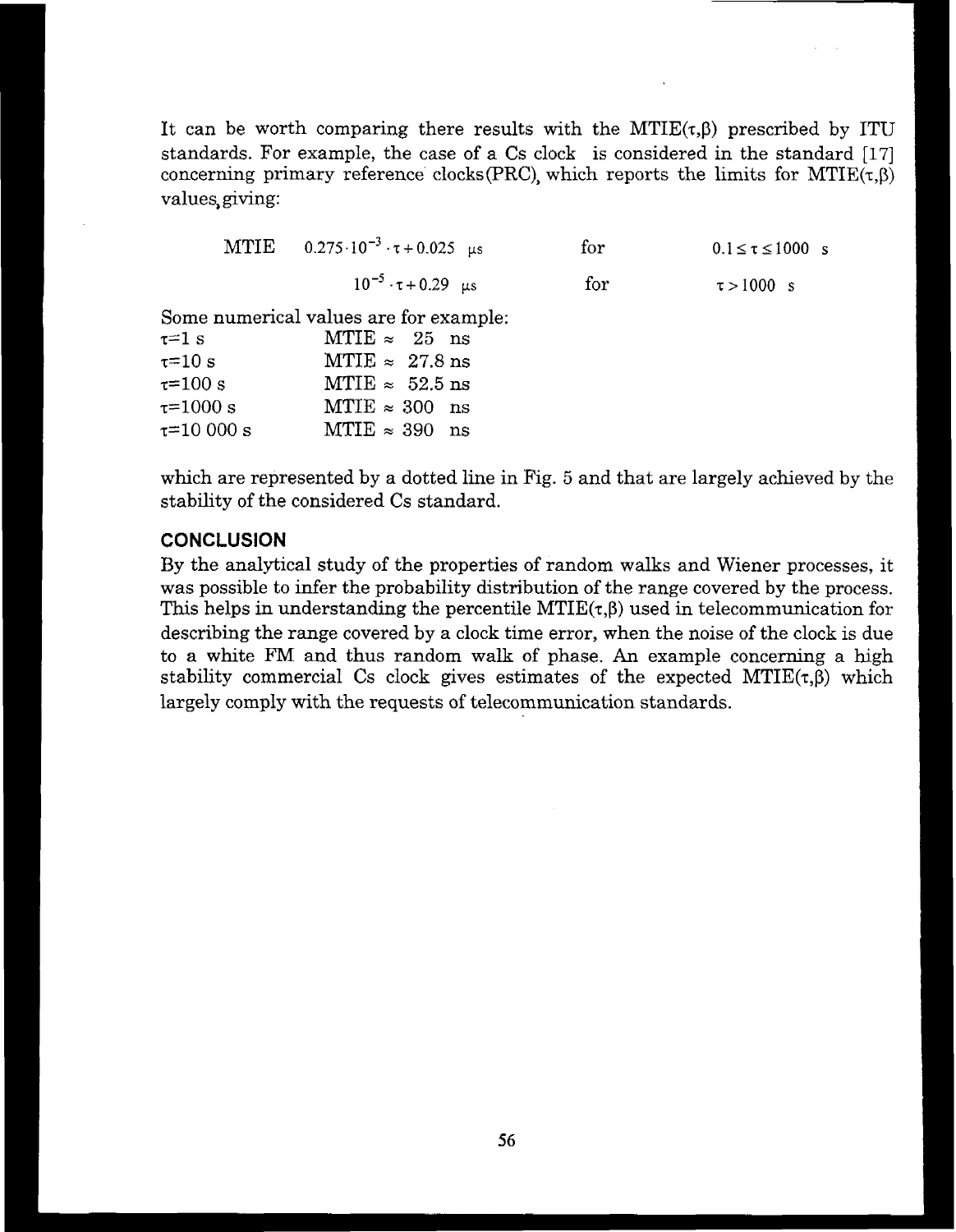## **REFERENCES**

[l]P. *Tavella,* A. *Godone, S. Leschiutta, The range covered by a random process and the new definition of MTIE, in* Proc. 28th *Precise Time and Time Interval PTTI, Reston, Virginia,* Dec. *1996,* **pp.119-124.** 

[2] S. *Bregni,* P. *Tavella, Estimation of the percentile* **Maximum** *Time Interval Error of Gaussian white phase noise, in Proc. IEEE* ICC97 Int. Conf. *on Communications, Montreal, Canada 1997,* n. *0-7803-3928-2/97/\$10.00 (c) IEEE.* 

*[3] P. Tavella, On the integral* **frequency-domain/time-domain** *relationship of MTIE(r,P), European Transactions on Telecommunications,* n. *6, 1998.* 

*[4]International Telecommunication Union ITU-T Recommendation G.810, Definition and terminology for synchronisation networks, Geneva, July* 1995.

[5]D.R.Cox, *H.D.Miller, The theorv* of *stochastic ~rocesses, Science Paperbacks,*  Chapman and *Hall, London, 1965,* Cap. *2,5.* 

**[6]A.** *Papoulis, Probability, random variables,* and *stochastic processes* McGraw-Hill *Book* Company, *New York, 1965* 

**[7]L.** *M. Ricciardi, Diffusion processes and related topics* in *biolow, Lecture Notes*  in *Biomathematics, Springer-Verlag, Berlin, 1942* 

*C8JD.A. Darling, A.J. Siegert, The first passage problems for a continuous Markou process,* Ann. *Math. Stat.* **24,** *1953,* **pp.** *624-639.* 

[9]W. *Feller, The asymptotic distribution of the range of sums of independent random variables,* Ann. Math, *Statist.* **22,** *1951,* **pp.** *427-432* 

[IOIJ. *Nadler* and *N.B. Robbins, Some characteristics of Page's two sided procedure for detecting a change in a location parameter,* Ann. *Math. Statist., v. 42, No. 2, 1971,* **pp.** *538-591.* 

*[ll]P.Vallois, The range of a simple random walk on* 2, *Adv. Appl. Prob. 28, 1996,*  **pp.** *1014-1033.* 

*[l=ZJS.Bregni, Measurement of Maximum Time Interval Error for Telecommunications Clock Stability Characterization, IEEE Trans. Instr. Meas., Vol.* **45,** No. 5, *Oct.1996.* 

**[13]H.** *L. Hartmann, E. Steiner, Synchronization Techniques for Digital Networks, IEEE JSAC,* vol, **SAC-4,** *No. 4, July 1986, pp.* **50&-13.** 

*[14]* **S.Bregni,** *A Historical Perspective on Network Synchronization, IEEE Communications Magazine, Vol.* **36,** No. 6, June 1998.

**[15]** J. *W.* Chaffee, *Relating the Allan variance to the diffusion coefficients of a linear stochastic differential equation model for precision oscillators, IEEE Trans UFFC, vol.* **34,** *n.* 6, *Nov. 1987* 

[16] *International Telecommunication Union ITU-R Rec.* TF.538-2, *'%requency and Time (Phase) Instability Measures", Geneva, July 1995.* 

*[17]International Telecommunication Union ITU-T Rec. G.811, Timing characteristics of Primary Reference Clocks PRC, Geneva,* Sept *1997.*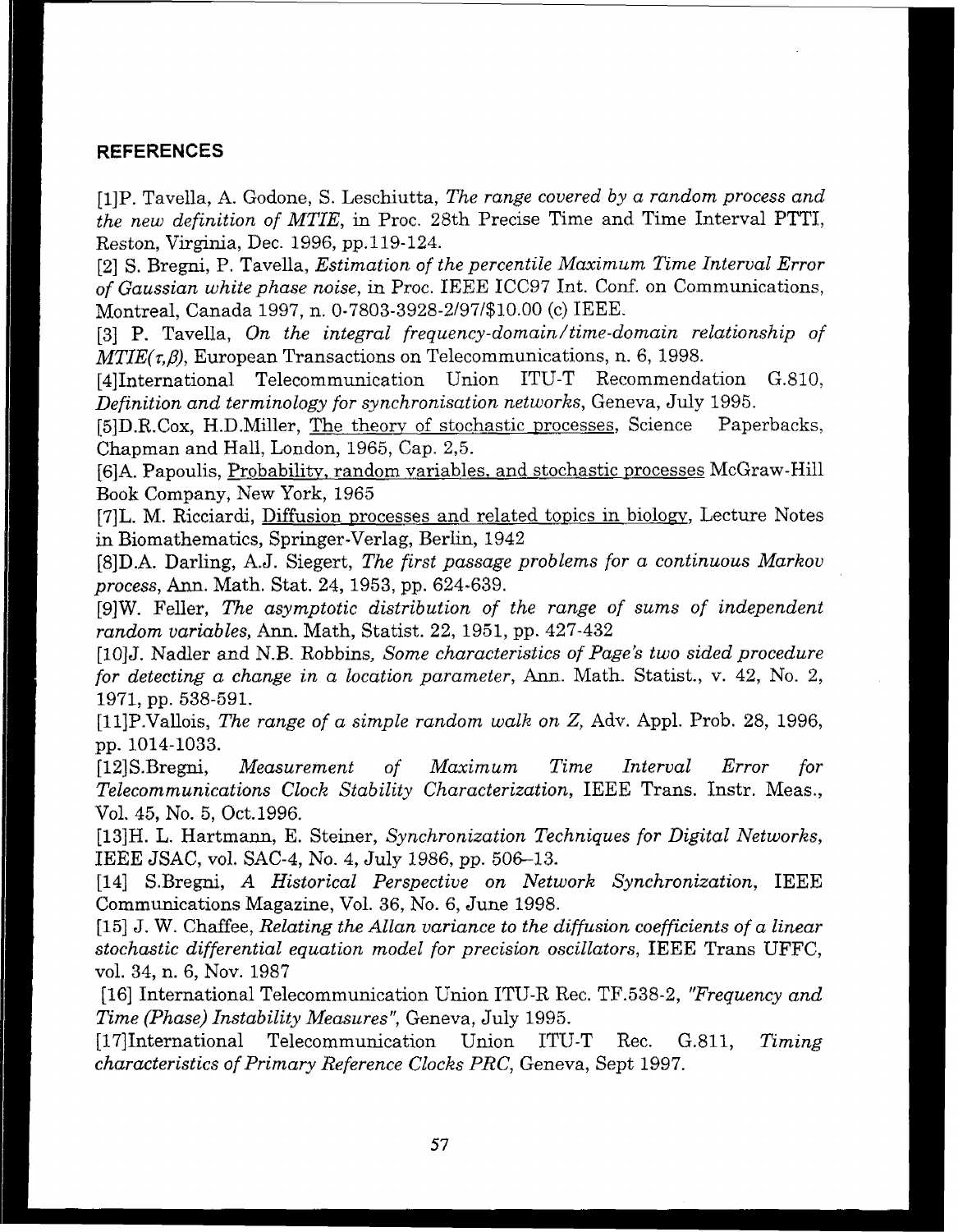

Fig. 1: range probability distribution  $F_R(r)$  for a Wiener process with zero average and  $\sigma^2 = 1$ .



Fig. **2:** Horizontal section of the surface in Fig. 1 representing, for each *t,* the threshold percentile value of the range *r* in the case of the 80<sup>th</sup>, 90<sup>th</sup>, and 95<sup>th</sup> percentile.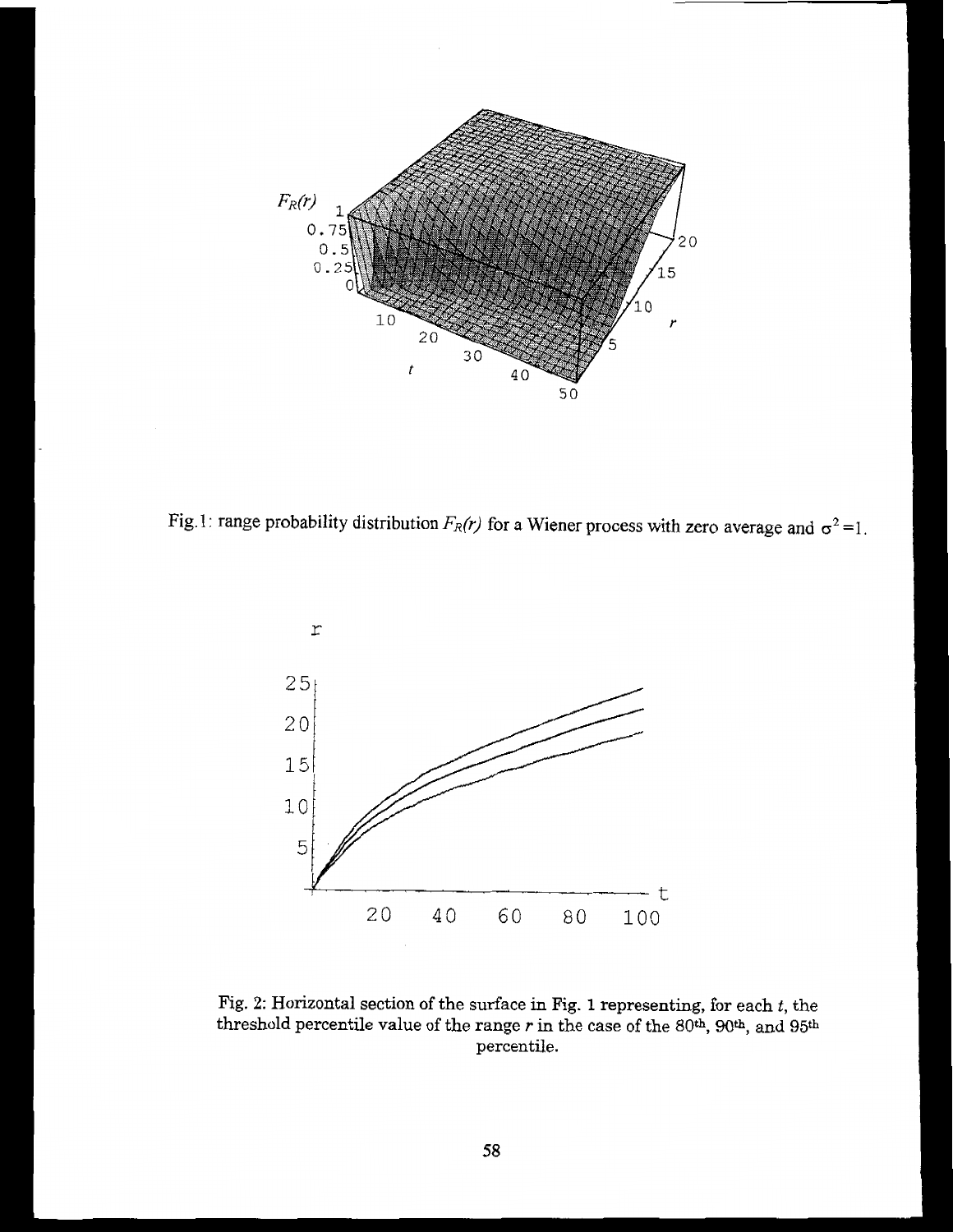

Fig. 3: graphical representation of the quantity MTIE [4]



Fig. 4: normalized **range** threshold values, versus observation **time** for different percentile levels.



Fig. 5:  $MTIE(\tau, \beta)$  as expected from an high stability Cs standard and ITU requests (dotted line, top left)